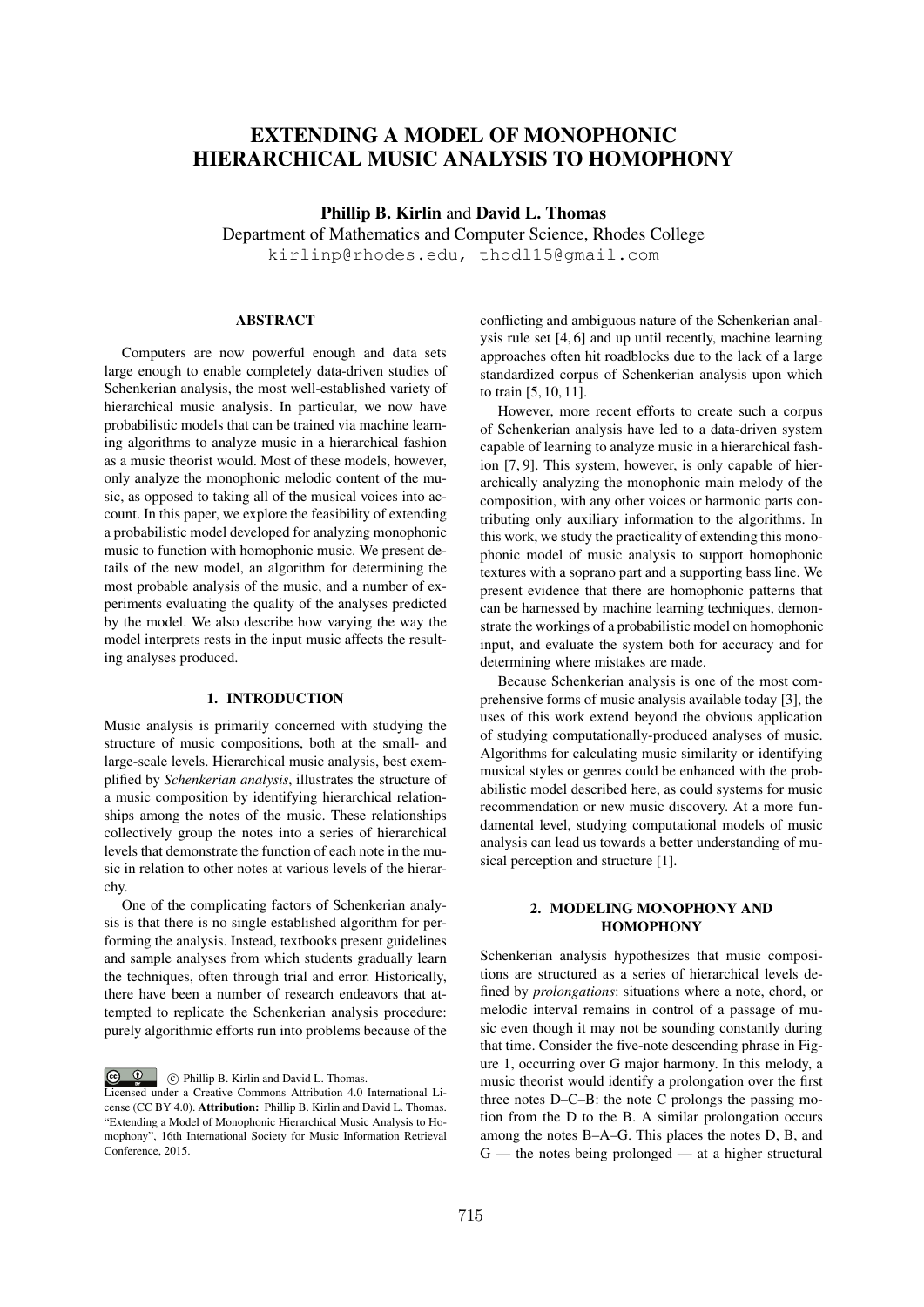level than the C or the A.



Figure 1. An arpeggiation of a G-major chord with passing tones. The slurs are a Schenkerian notation used to indicate the locations of prolongations.

However, there is another level of prolongation at work in this melody. The interval of a fifth between the first note D and the last note G is prolonged by the motion to and from the B in the middle. This leads to a three-level hierarchy of intervals as shown in the binary tree in Figure 2(a). An equivalent structure, illustrated in Figure 2(b), is known as a *maximal outerplanar graph* or *MOP*: this structure is equivalent to a binary tree of melodic intervals but represents the same information more succinctly [14]. We claim that any hierarchical analysis can be represented as a MOP, and therefore, illustrated as a fully-triangulated polygon.



Figure 2. The prolongational hierarchy of a G-major chord with passing tones represented as (a) a tree of melodic intervals, and (b) a MOP.

By combining a corpus of musical excerpts and corresponding MOP analyses with a supervised machine learning algorithm, it is possible to learn a probabilistic model over MOP structures. This model admits a  $O(n^3)$  algorithm for determining the most probable MOP for a new piece of music [9].

In the original MOP model of prolongation, a single triangle describes the elaboration of a parent melodic interval by two child intervals. This model, as first conceived, can only represent monophonic note sequences. As it would be desirable to enable hierarchical music analysis of all the voices within a composition, it is worth exploring extensions to represent multi-voice musical textures. One possibility is using a separate MOP to represent the structure of each voice in the music: this would allow for independent analyses of each voice. This representation, however, would increase the computational complexity of the algorithm for determining the most probable MOP analysis from  $O(n^3)$  to  $O(n^6)$  for a two-voice composition [13].

Instead, we investigate MOPs that store multiple pitches in a single vertex. In particular, we study MOPs that store up to two pitches per vertex, with the pitches derived from separate soprano and bass voices. We call these new MOPs *interval MOP*s, so named because the two pitches stored in a vertex form a harmonic interval between the soprano and bass parts. Where it is necessary to differentiate between the two varieties of MOPs, we will call the original type of MOP a *monophonic MOP*.

## 2.1 The Interval MOP Model

Consider the five-note descending melodic pattern from Figure 1, now augmented with a bass line, as in Figure 3(a). The equivalent interval MOP is shown alongside, in Figure 3(b). Clearly, the triangles within an interval MOP have the same prolongational interpretations as in monophonic MOPs. One will observe, however, that there can be potential conflicts in the prolongational structure between different voices. For instance, consider the melodic voices in Figure 4(a), where the prolongational slurs imply that the MOP-like structure in Figure 4(b) is necessary to represent the prolongations in the soprano and bass parts. Unfortunately, the definition of a MOP prohibits any edgecrossings of this variety: such a crossing breaks the strict hierarchy necessary to maintain the mathematical (and as we will show later, computational) properties inherent in a MOP.



Figure 3. (a) A musical passage with independent soprano and bass parts, and (b) the corresponding interval MOP.



Figure 4. (a) A musical passage with conflicting soprano and bass prolongations and (b) the only way of representing both prolongations in a MOP-like structure, illustrating the conflicting edges that would arise.

Though note-against-note textures are easily represented in interval MOPs, some explanation is necessary for how to handle more complicated rhythms. When one voice has a change in pitch while another voice has a sustained pitch (i.e., oblique motion), the sustained note may be duplicated in the interval MOP. For example, consider the first and second beats in Figure 3(a): the bass note G is held for both of these beats and is duplicated in the first two vertices of the interval MOP in Figure 3(b).

Rests can be explicitly represented in an interval MOP. Suppose that the half note G in the bass part of of Figure 3(a) were a quarter note followed by a quarter rest. This would alter the interval MOP of Figure 3(b) to have the vertex C–G store the pair C–(rest) instead.

Every interval MOP contains two additional vertices, representing the START and FINISH of a composition. The START vertex is always (temporally) the first vertex in a MOP: it does not correspond to the first note in the music, but rather should be thought of as occurring before the start of the music. Similarly, the FINISH vertex is always the last vertex in a MOP and temporally occurs after the end of the music. These extra vertices are necessary to permit any pair of intervals in a MOP to represent the most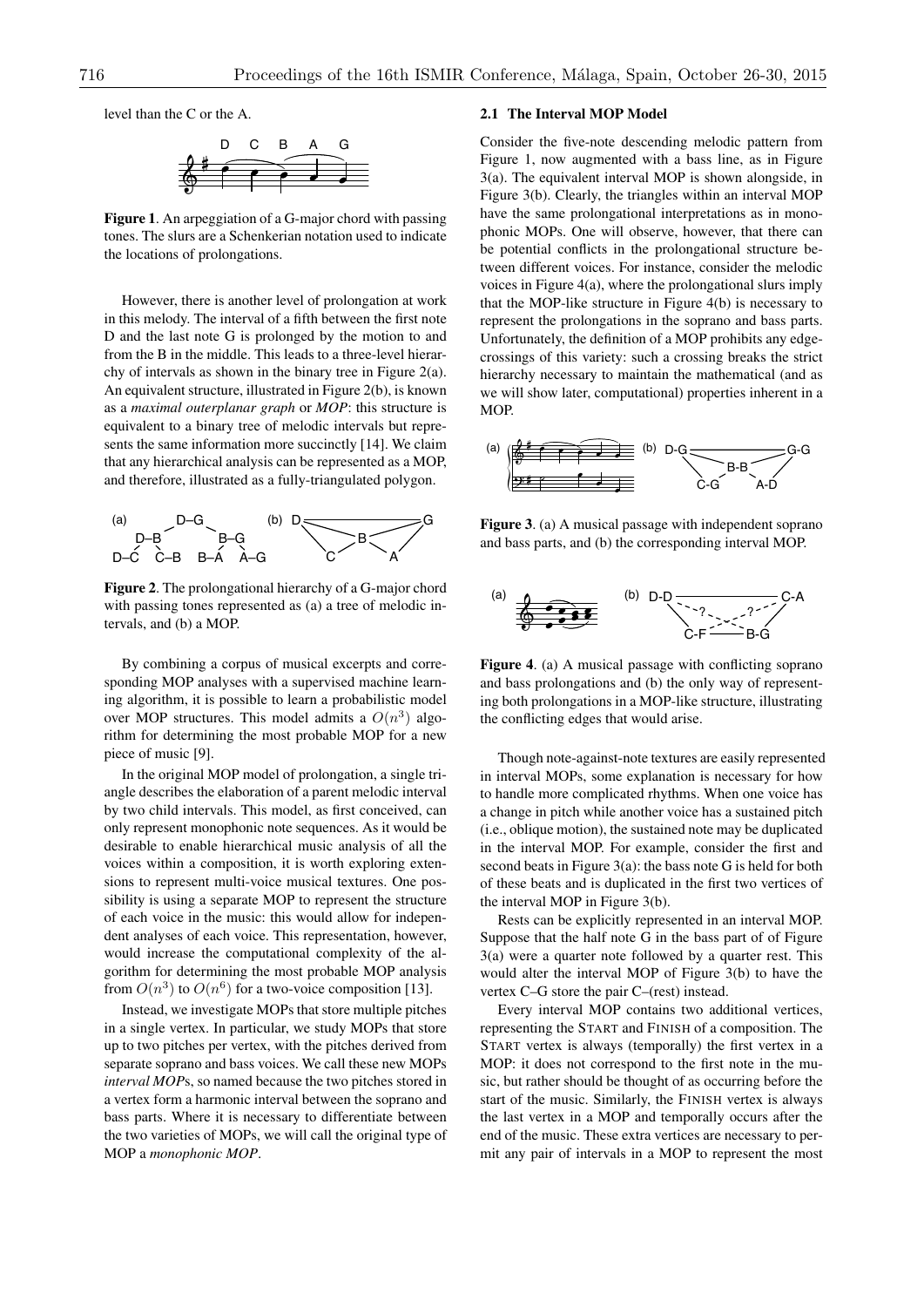abstract level of the musical hierarchy. Consider a MOP not containing such extra vertices: because prolongations are oriented temporally, with the left and right vertices of a prolongation always higher in the structural hierarchy than the middle vertex, the most abstract edge of the MOP would have to be between the first harmonic interval of the music and the last. Because the first and last harmonic intervals are not always the most musically important pair of events, including START and FINISH allow for any pair of harmonic intervals in the music to represent the most abstract level in the structural hierarchy [14].

In the remainder of this paper, we study the feasibility of using interval MOPs to represent Schenkerian analyses for two-voice homophonic compositions. We do not consider polyphonic textures with completely independent voices due to the likelihood of encountering conflicting prolongational structures, such as in Figure 4(a), and the inability of interval MOPs to represent such structures, as discussed earlier. We show that there are patterns that arise in the encoding of music analyses in the interval MOP structure, we illustrate algorithms for harnessing these patterns and identifying the probabilistically most likely interval MOP analysis for new pieces of music, and we conclude with experiments showing how (1) accurately these algorithms can reproduce ground truth analyses and (2) what sorts of errors the algorithms make.

#### 3. CONSTRUCTING INTERVAL MOPS FROM REAL-WORLD ANALYSES

Earlier work in computational Schenkerian analysis has verified that there are regularities in the prolongations that humans identify during the analysis procedure. Specifically, if we recall that each triangle in a MOP corresponds to a three-note prolongation, then it has been shown that various types of triangle occur more frequently than others [9]. However, in order to confirm this finding for interval MOPs, we first require an algorithm to convert a pair of monophonic MOPs — one representing the soprano line and one representing the bass line — into a single interval MOP. The strategy we use is to first align the notes of the monophonic MOPs to create an initial completelyuntriangulated interval MOP consisting of corresponding pairs of notes between the soprano and bass MOPs. A pair of notes is created any time there is an temporal overlap between a soprano note and a bass note, so an individual note may appear multiple times in an interval MOP. Next, interior edges are added from the original soprano MOP in corresponding locations in the interval MOP; this has the same effect as copying every prolongation from the soprano MOP to the interval MOP. Lastly, all edges are added from the original bass MOP to the interval MOP that can be added without creating conflicts (overlapping edges). We prioritize the soprano prolongations because the soprano voice is more easily heard in the overall music and usually is more melodically significant.

We ran an experiment to verify the appropriateness of using interval MOPs as a representation of a multi-voice Schenkerian analysis. We used an updated version of the SCHENKER41 corpus: a data set containing 41 excerpts of common practice period music and corresponding Schenkerian analyses. All of the music in the corpus is for a solo keyboard instrument or for voice with keyboard accompaniment, is in a major key, and does not modulate. All of the excerpts are between two and sixteen measures in length, but most are either four or eight measures long. 39 of the Schenkerian analyses in the corpus are taken from textbooks and two analyses were sourced from a local expert music analyst [7]. We translated all the musical excerpts from monophonic MOPs to interval MOPs using the algorithm described above. Because we are interested in confirming that there are patterns in prolongational data as represented by interval MOPs, we examined how often every type of triangle appeared in the converted interval MOPs.

Specifically, we calculated the frequencies of all triangle types in the corpus in order to test the statistical significance given the null hypothesis that the corpus analyses represented as interval MOPs resemble randomlyconstructed MOPs in their triangle frequencies. Determining the expected frequency of a triangle in a MOP under this null hypothesis is straightforward precisely because of the mathematical underpinnings of the MOP formulation.

Assume we have a polygon with *n* vertices, numbered clockwise from 0 to  $n-1$ , and we are interested in the number of times that the triangle between vertices *x*, *y*, and *z*  $(x < y < z)$  appears across all complete triangulations of this polygon. We observe that any triangle drawn inside a polygon necessarily divides the interior of the polygon into four regions: the triangle itself, plus the three regions outside the triangle but inside the polygon, as in Figure 5 (though it is possible for some of these regions to be degenerate line segments). Any complete triangulation of the polygon that contains  $\triangle xyz$  must necessarily completely triangulate the three regions outside of the triangle, and we simply multiply the number of ways of triangulating each of those three regions to obtain the total number of complete triangulations that contain  $\triangle xyz$ .



**Figure 5.** The number of times  $\triangle xyz$  appears in all possible triangulations of the octagon can be calculated from the sizes of the shaded regions.

The number of ways of triangulating each of the three regions is directly related to the size of each region, which we can calculate from the values of the vertices *x*, *y*, and *z*. The sizes (number of vertices in the polygons) of these regions are  $y - x + 1$ ,  $z - y + 1$ , and  $n + x - z + 1$ , respectively. Precisely because edges in MOPs cannot cross, the number of triangles that will appear in each of these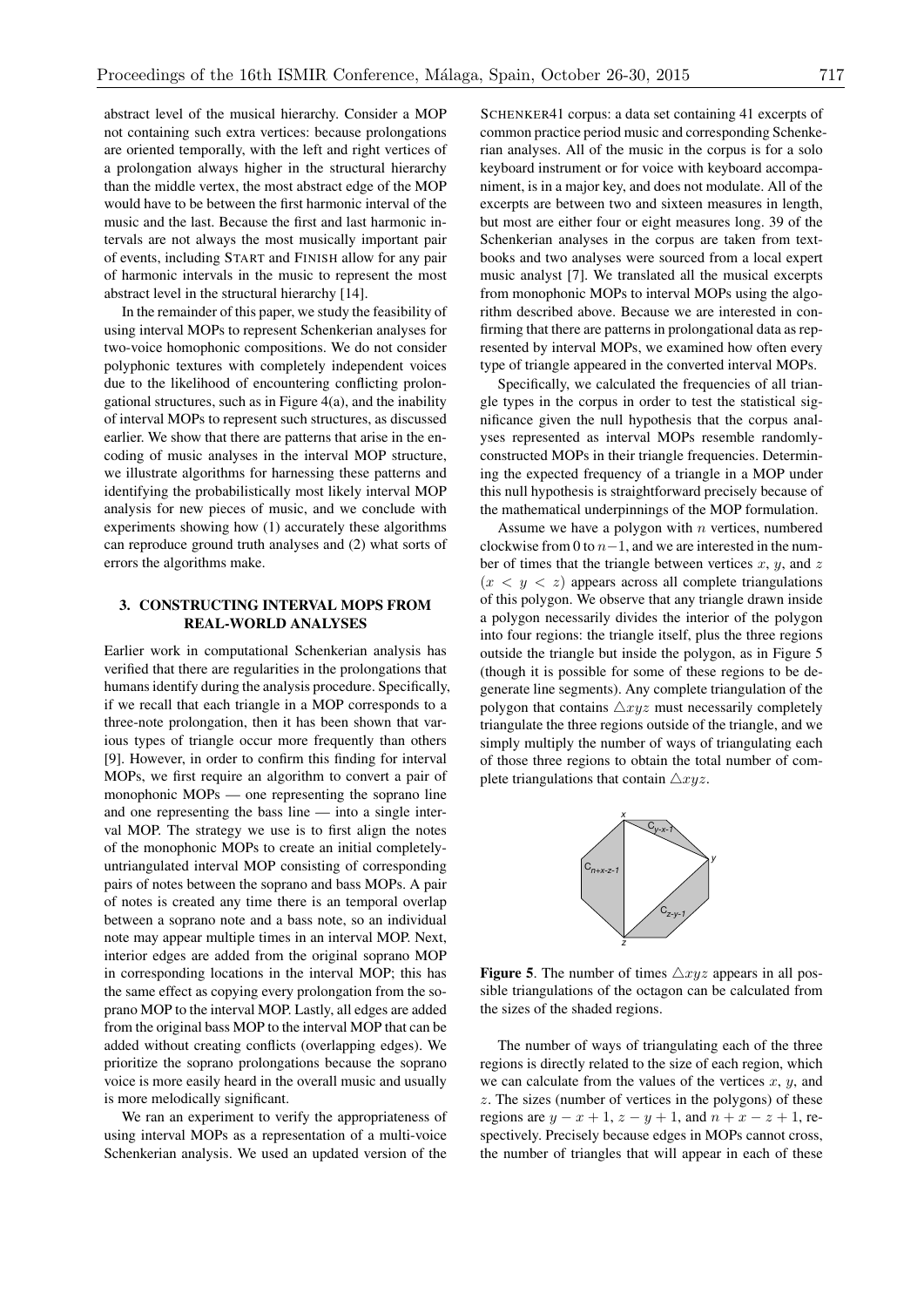regions is solely a function of the size of each region: the number of ways to triangulate each region is the Catalan number for the size of each region minus two, and therefore the complete calculation for the expected frequency is  $C_{y-x-1} \cdot C_{z-y-1} \cdot C_{n+x-z-1}$ , where  $C_i = \frac{1}{i+1} \left( \frac{2i}{i} \right)$ .

We ran binomial tests for each type of triangle by comparing the expected frequencies of the triangles with the observed frequencies in the corpus. We found that there were 48 different types of triangles that were possible in the corpus of interval MOPs, where a triangle type was defined by categorizing the three harmonic intervals between the endpoints as either *consonant*, *dissonant*, *single* (for single notes), or *not applicable* (for MOP vertices containing a START or FINISH vertex). We checked for triangles that were statistically significant at the 5% level. By using the Šidák correction, we found that only triangles that had a *p*-value of less than 0.001 would be considered significant; there were six triangles that matched this criteria. These triangles are described in Figure 6.

#### 4. A PROBABILISTIC INTERPRETATION OF INTERVAL MOPS

Now that we have verified that there are statistically significant prolongational patterns in the corpus of interval MOPs, we may continue towards our goal of developing an algorithm to harness the patterns in such a way as to be able to analyze new compositions. We proceed in a manner similar to that which was used in the original probabilistic model of monophonic MOPs [9].

Given two monophonic sequences of notes, a soprano line  $S = s_1, s_2, ..., s_n$ , and a bass line  $B = b_1, b_2, ..., b_m$ , our goal is to calculate the most probable analysis *A* for these notes, which means maximizing  $P(A | S, B)$ . An interval MOP is defined by the set of triangles  $T_1, T_2, \ldots, T_k$ within, and thus we define

$$
P(A \mid S, B) = P(T_1, T_2, \ldots, T_k).
$$

This full joint probability distribution cannot be efficiently estimated using the amount of training data available to us, so we decompose it into a product of probabilities of individual triangles:

$$
P(T_1, T_2, \ldots, T_k) \approx P(T_1) \cdot P(T_2) \cdots P(T_k).
$$

In other words, we assume that each triangle in an interval MOP is independent of the other triangles. An earlier experiment [8] verifies that this does not appreciably alter the probabilistic rankings of the MOP analyses.

We define the individual probability of a triangle within an interval MOP analysis in terms of random variables representing the three endpoints of the triangle:

$$
P(T_i) = P(C_i | L_i, R_i).
$$

The three random variables in this distribution each represent either a harmonic interval or a single soprano or bass note with a rest in the other voice. The endpoints are unambiguously named because MOPs are oriented by the temporal dimension: later notes always appear to the right of earlier notes.

Our goal is to use the SCHENKER41 data set to estimate  $P(C \mid L, R)$ , but this is impractical due to the highdimensional nature of the random variables involved: we would like to use melodic, harmonic, and rhythmic features of the triangle endpoints, and a data set of 41 analyses does not give us enough data to do this by directly counting triangle frequencies and normalizing them into a probability distribution. Instead, we use random forests [2], a type of ensemble classifier, to estimate this probability. Specifically, we create a large collection of decision trees, with each tree designed to predict a certain feature of the middle point *C*, trained on a subset of the features of the left and right endpoints *L* and *R*. The predictions of all the trees for a given feature of *C* are then aggregated and normalized into a probability distribution [12].

#### 4.1 Features

We use a set of twenty-seven features to represent a triangle. Specifically, we use eighteen features solely involving the left and right endpoints  $(L \text{ and } R)$  to predict nine features for the center point  $(C)$ . These features are:

- The category of the interval involving the soprano and the bass note, listed either as *Cons* (Consonant) or *Dis* (Dissonant) (three features, one each for *L*, *C*, and *R*).
- For a given note in an interval, the scale degree  $(1-7)$ of the note (six features).
- *•* The harmony present in the music at the time of the interval as a Roman numeral (six features). These harmonic labels, provided by experts, are included in the SCHENKER41 corpus.
- The broader category of harmony present in the music at the time of the interval, such as *tonic* or *dominant* (six features).
- *•* For a given note in an interval, whether the note was a chord tone in the harmony present at the time (six features).

In some situations, certain features are not applicable. In the case that *L* or *R* is a START or FINISH vertex, the features are marked with invalid values to denote their ineligibility. Furthermore, in situations where *L*, *C*, or *R* is not an interval, but instead a single note, only half of the attributes per category listed above are applicable.

#### 5. EVALUATION

As mentioned earlier, one reason for preferring interval MOPs to a more complicated representation for multi-voice prolongational hierarchies is the mathematical elegance of the structure, which makes it an efficient choice from which to infer probabilistic patterns. No less important is fact that computing the optimal triangulation of a polygon can be done in  $O(n^3)$  time by using a standard dynamic programming algorithm. This is the basis of the existing PARSE-MOP algorithms designed for monophonic MOPs; we adapt the algorithms to work with interval MOPs.

There are three variations of PARSEMOP; each variation is given different amounts of *a priori* information regarding the most abstract level of the hierarchical analysis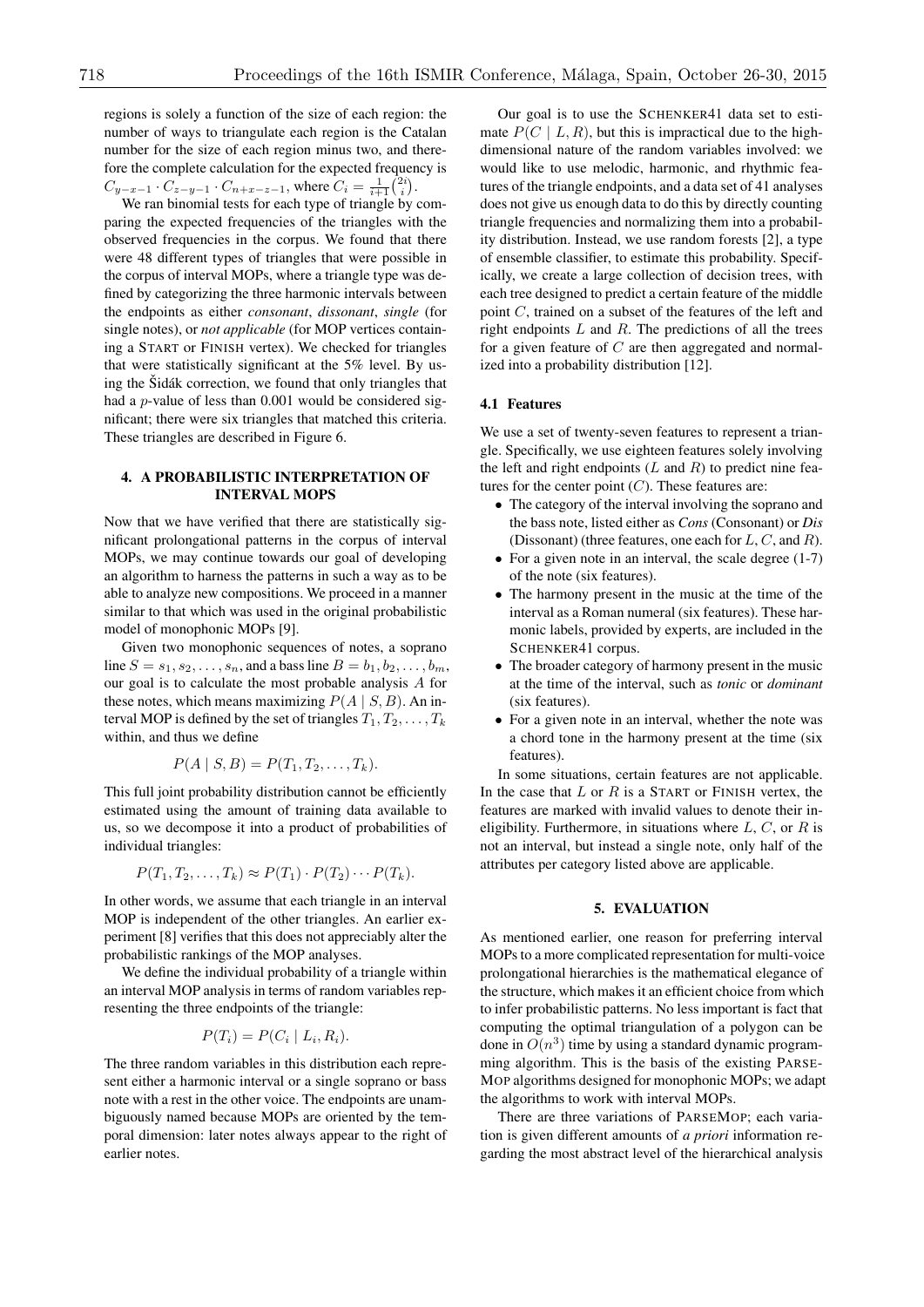

Figure 6. Types of triangles statistically significant at the 5% level.

being produced. Heinrich Schenker theorized that all tonal music compositions were derived from one of a small set of simple structures involving a short melodic progression harmonized in a specific way. Thus, the Schenkerian analysis process of finding prolongations theoretically always reveals one of these structures, known as the *fundamental structure* or *Ursatz*, at the background level.

All variants of the PARSEMOP algorithm accept the musical score as input, and are told which notes of the score constitute the soprano and bass lines. PARSEMOP-A has no conception of the *Ursatz* built into the algorithm, and therefore will not necessarily find one of the fundamental structures in the music when it runs. PARSEMOP-B, on the other hand, in addition to the musical score, is also informed as to which specific notes in the score should be placed into the background fundamental structure. This version of PARSEMOP, therefore, will always find the correct background structure. PARSEMOP-C is a compromise between the structurally-unaware PARSEMOP-A, and the overly-aware PARSEMOP-B: this version is informed as to which musical *pitches* constitute the fundamental structure and in what order they should appear in the output, but the algorithm is not told the exact locations of the corresponding notes in the score.

We used leave-one-out cross-validation in conjunction with the SCHENKER41 corpus to evaluate how well the three PARSEMOP algorithms could reproduce the groundtruth analyses in the corpus. Specifically, for each of the 41 excerpts in the corpus, we trained our probabilistic model on the interval MOPs derived from the other 40 excerpts, and then used each PARSEMOP algorithm to derive the most probable analysis for the original piece omitted. We compared the algorithmically-produced MOPs to the ground-truth MOPs using an metric called *edge accuracy*, which is the proportion of internal edges in an interval MOP that correspond to an edge in the ground-truth interval MOP. We use this metric rather than proportion of triangles that match between two analyses because there are cases where two analyses can have edges in common, indicating some similarity, yet have no triangles in common.

Although occasionally music analysts may disagree on what the "correct" Schenkerian analysis should look like for a piece of music, the limited amount of data allowed us only one ground-truth analysis per musical excerpt.

Figure 7 shows the aggregate edge accuracy levels for the three PARSEMOP algorithms. For the sake of comparison, we included the average edge accuracy as would be obtained by a baseline algorithm that analyzes music randomly: this hypothetical algorithm creates triangulations uniformly at random from the space of all possible complete triangulations.



Figure 7. Edge accuracies for the three PARSEMOP algorithms and the baseline randomized algorithm.

Interestingly, the accuracy levels obtained by analyzing all possible analyses for a given piece of music do not follow a uniform or normal distribution. In fact, the distribution of edge accuracies as would be obtained by selecting a complete triangulation uniformly at random is quite skewed, as can be seen in Figure 8. This means that even though the PARSEMOP algorithms never break 80% accuracy, when compared against the baseline algorithm, they are doing quite well. In fact, we can use the distribution of edge accuracies from the baseline algorithm to judge each PARSEMOP algorithm's accuracy against the null hypothesis that the PARSEMOP algorithm does no better than random. This results in *p*-values of 0*.*1022, *<* 0*.*0001, and 0*.*0061 for the -A, -B, and -C varieties of PARSEMOP, respectively.



Figure 8. Distribution of edge accuracies under the baseline random algorithm.

We also analyzed where in the algorithmically-produced MOP analyses PARSEMOP was making mistakes. Specifically, for each non-perimeter edge in a PARSEMOP analysis that did not correspond to an edge in the ground MOP, we computed the *edge depth*: a number between 0 and 1 indicating how far down in the structural hierarchy the edge lies, with 0 being the most abstract level of the hierarchy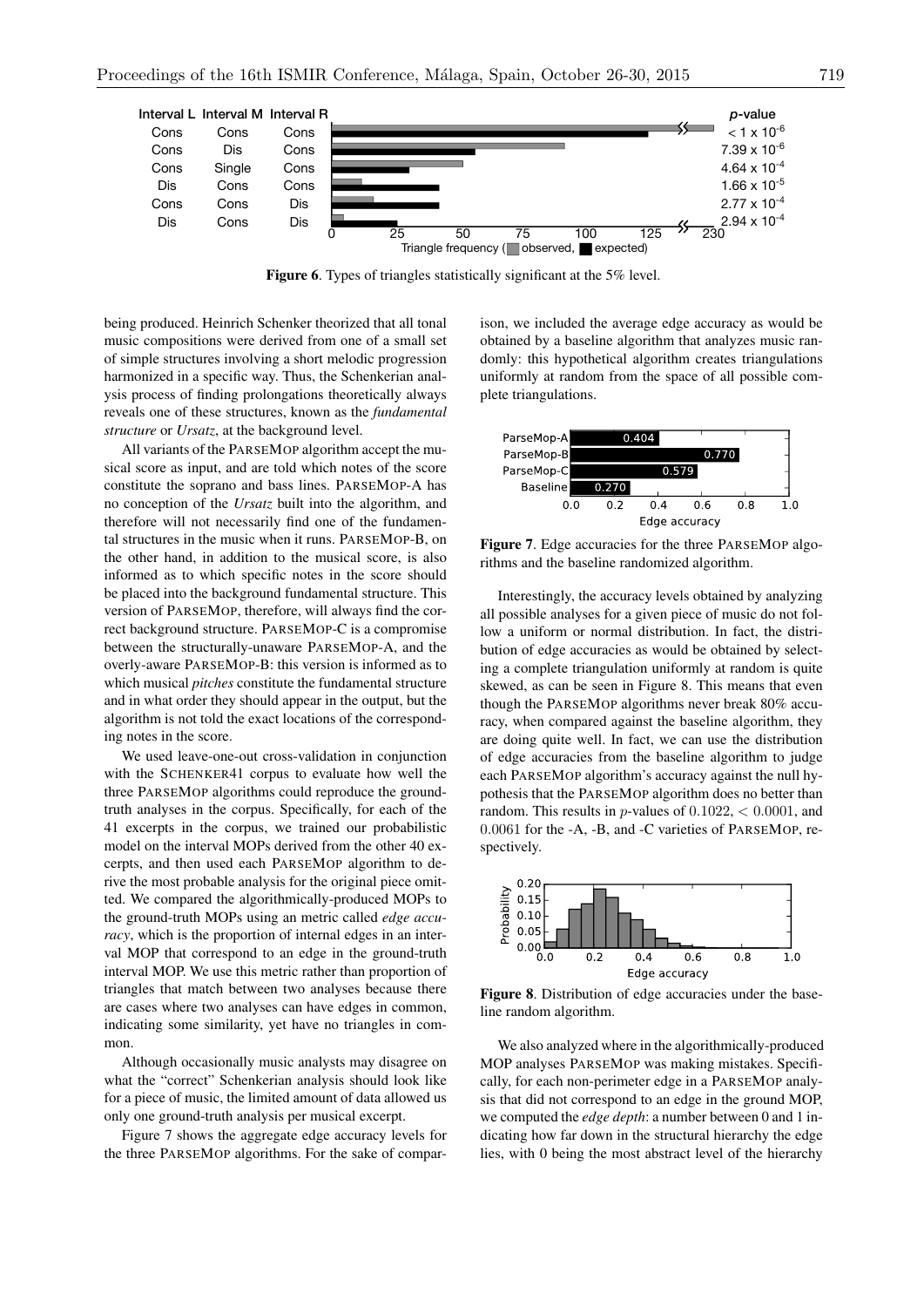

Figure 9. Probability distributions of the locations of errors in the PARSEMOP analyses.

and 1 being the surface level of the music. We produced probability distributions illustrating the hierarchical locations where PARSEMOP is most likely to make an error; these are shown in Figure 9. These distributions are unsurprising: PARSEMOP-A and -C make fewer errors at the extreme levels of the hierarchy due to the surface-level music constraining the low-level decisions at one end and fewer high-level decisions to be made at the other. Furthermore, PARSEMOP-B makes fewer mistakes at the most abstract level because the *Ursatz* has been supplied ahead of time.



Figure 10. Edge accuracies after three varieties of rest adjustment for the three PARSEMOP algorithms and the baseline randomized algorithm.

#### 6. ACCOUNTING FOR RESTS

Though the results from the previous section indicate that the PARSEMOP algorithms using interval MOPs are doing relatively well when compared against the baseline algorithm, there is still plenty of room for improvement. One area we hypothesized that could be adversely affecting accuracy is the presence of rests in the soprano and bass parts. Recall that each vertex in an interval MOP holds both a soprano and bass note, but only for note pairs sounding at the same time. Notes may be paired with rests if a rest is "sounding" at the same time as a note in the other voice. This may be the wrong musical interpretation, however, in situations where rests are stylistic indications for performance (e.g., a substitute for staccato markings), rather than indications that a melodic line contains a true pause. Thus, we present a modification to the interval MOP construction algorithm that within a voice, extends each note through any intervening rests up to the start of the next note within a voice. In essence, all rests are eliminated from the soprano and bass parts, and notes durations are increased to fill the gaps. There are three different versions of the rest adjustment algorithm that control which voices are adjusted: just the soprano, just the bass, or both voices adjusted.

The rest adjustment algorithm, when applied to all of the soprano lines in the corpus, modifies the durations of 102 notes out of a total of 931. When applied to the bass line, the algorithm elongates 316 notes out of a total of 908.

We re-ran the earlier cross-validation experiment with each of the three versions of the rest adjustment algorithm; the updated edge accuracies are shown in Figure 10. Interestingly, the only situation in which the rest adjustment algorithm had any large affect on the edge accuracy was for PARSEMOP-A, where it increased the edge accuracy from roughly 40% to between 44% and 47%. Effects on PARSEMOP-B and PARSEMOP-C were much smaller, and in some cases caused a slight decrease in accuracy. The effects on the *p*-values under the null hypothesis that the PARSEMOP analyses resemble analyses chosen at random were also small; these new *p*-values are shown in Table 1.

| PARSEMOP variant: |        | R        |        |
|-------------------|--------|----------|--------|
| Sop only          | 0.0420 | < 0.0001 | 0.0090 |
| Bass only         | 0.0853 | < 0.0001 | 0.0133 |
| Sop & Bass        | 0.0601 | < 0.0001 | 0.0110 |

Table 1. *p*-values calculated under the null hypothesis that PARSEMOP analyses (with the rest adjustment algorithm) resemble analyses done randomly.

#### 7. DISCUSSION

Overall, the results from this study are encouraging. The edge accuracies and their improvement over the random baseline algorithm imply that interval MOPs can successfully model a homophonic prolongational hierarchy. Interval MOPs maintain all of the mathematical and computational advantages of monophonic MOPs, including a straightforward learning algorithm and a computationallyefficient method for finding the most probable analysis for a new piece of music.

However, it is clear that interval MOPs cannot represent all of the prolongational situations that could arise in polyphonic textures, namely conflicting prolongations between voices. We plan on studying the feasibility of using independent MOPs for the soprano and bass; this will alleviate the representational issue, but may require an approximation algorithm for finding the most probable MOPs for new compositions in order to remain computationally tractable.